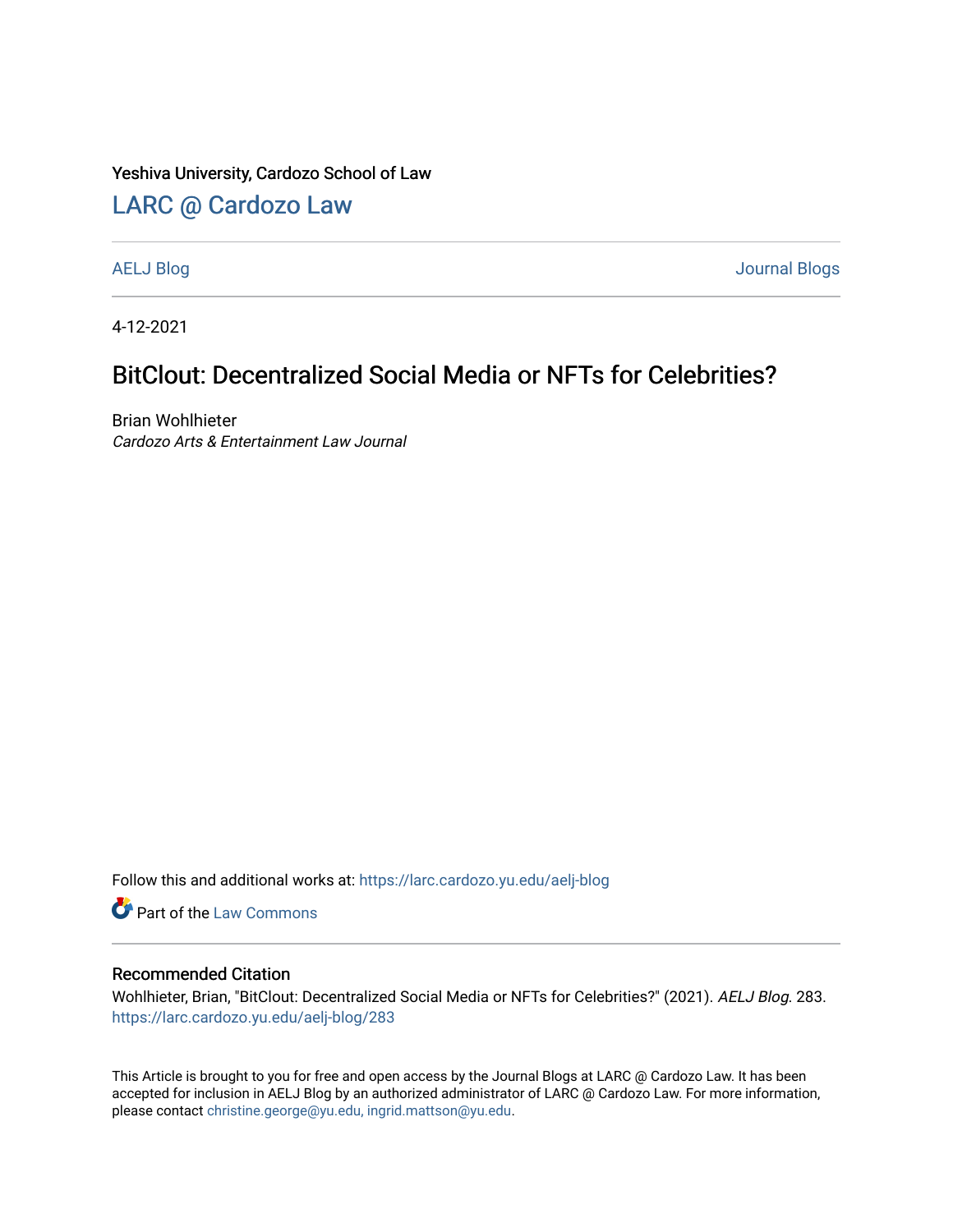# **BitClout: Decentralized Social Media or NFTs for Celebrities?**

BY **BRIAN WOHLHIETER**/ ON APRIL 12, 2021



*Photo by Ethan Haddox on Unsplash*

If you've been paying any attention to the latest cryptocurrency news and even if you haven't you've probably heard something about the new NFT craze that has been sweeping the space. NFTs are ["](https://cardozoaelj.com/2021/04/12/bitclout-decentralized-social-media-or-nfts-for-celebrities/#easy-footnote-bottom-1-6898)non-fungible tokens" $1$  that are stored on a blockchain and are used to represent anything from artwor[k](https://cardozoaelj.com/2021/04/12/bitclout-decentralized-social-media-or-nfts-for-celebrities/#easy-footnote-bottom-2-6898)<sup>2</sup> to musi[c](https://cardozoaelj.com/2021/04/12/bitclout-decentralized-social-media-or-nfts-for-celebrities/#easy-footnote-bottom-3-6898)<sup>3</sup> to digital NBA trading cards[.](https://cardozoaelj.com/2021/04/12/bitclout-decentralized-social-media-or-nfts-for-celebrities/#easy-footnote-bottom-4-6898)<sup>4</sup> While the image or song or trading card may still be digitally reproducible elsewhere, the novelty and value provided by NFTs are that they connote proof of ownership of the unique asset represented by the token[.](https://cardozoaelj.com/2021/04/12/bitclout-decentralized-social-media-or-nfts-for-celebrities/#easy-footnote-bottom-5-6898)<sup>5</sup> With this trend heavily influencing the cryptocurrency landscape over the past few months, many people were shocked to learn that one project was minting what Billboard referred to as ["](https://cardozoaelj.com/2021/04/12/bitclout-decentralized-social-media-or-nfts-for-celebrities/#easy-footnote-bottom-6-6898)NFTs for people."<sup>6</sup>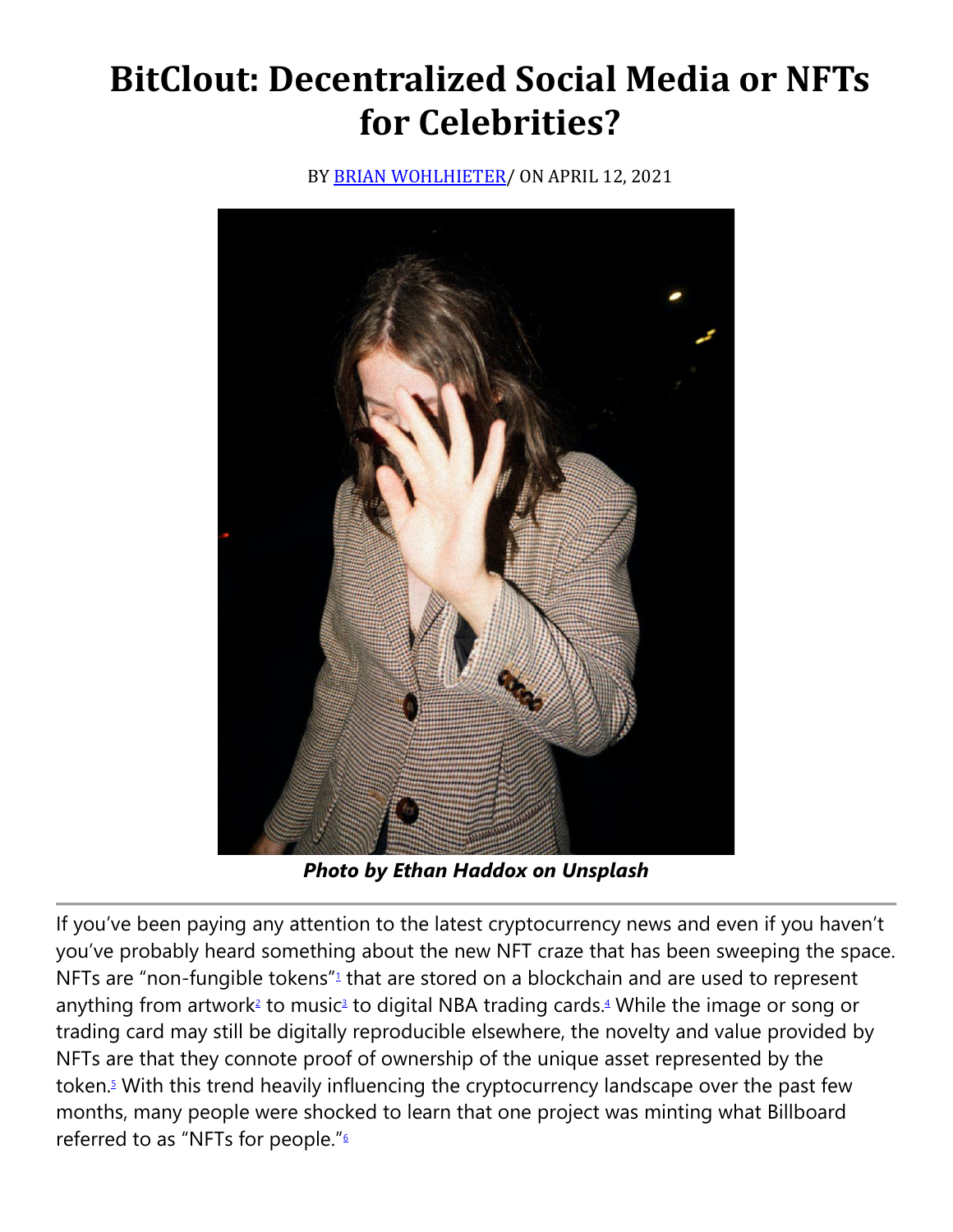These "NFTs for people" were being generated by an incredibly ambitious blockchain upstart called BitClout[.](https://cardozoaelj.com/2021/04/12/bitclout-decentralized-social-media-or-nfts-for-celebrities/#easy-footnote-bottom-7-6898)<sup>7</sup> Interestingly, their primary mission is not to create a marketplace for tokens representing real people, dubbed "creator coins," but to create a "new type of social network.["](https://cardozoaelj.com/2021/04/12/bitclout-decentralized-social-media-or-nfts-for-celebrities/#easy-footnote-bottom-8-6898)<sup>8</sup> This social network just so happens to also let you "speculate on people and posts with real money["](https://cardozoaelj.com/2021/04/12/bitclout-decentralized-social-media-or-nfts-for-celebrities/#easy-footnote-bottom-9-6898)<sup>9</sup> through a demand-driven formula underlying the value of each user's token.<sup>[10](https://cardozoaelj.com/2021/04/12/bitclout-decentralized-social-media-or-nfts-for-celebrities/#easy-footnote-bottom-10-6898)</sup> The creators of BitClout envision a range of future uses for their creator coins outside of speculation on its users that will also allow those users to monetize their social media presence.[11](https://cardozoaelj.com/2021/04/12/bitclout-decentralized-social-media-or-nfts-for-celebrities/#easy-footnote-bottom-11-6898) However, BitClout has not yet integrated these features into the platform or open sourced their code to allow other users to add those functionalities.<sup>[12](https://cardozoaelj.com/2021/04/12/bitclout-decentralized-social-media-or-nfts-for-celebrities/#easy-footnote-bottom-12-6898)</sup> Currently, the only way users are able to monetize their presence is through what BitClout calls "founder rewards" which are essentially a tax on purchases of a user's coin.<sup>[13](https://cardozoaelj.com/2021/04/12/bitclout-decentralized-social-media-or-nfts-for-celebrities/#easy-footnote-bottom-13-6898)</sup> For example, if Elon Musk has a founder reward percentage of 10% (the default) and someone spends \$100 on his creator coin, they would receive \$90 of "Elon Musk coin" and Elon Musk would receive \$10 of "Elon Musk coin" allowing him some pecuniary interest in the trading on his reputation.<sup>[14](https://cardozoaelj.com/2021/04/12/bitclout-decentralized-social-media-or-nfts-for-celebrities/#easy-footnote-bottom-14-6898)</sup>

Reading the above description, it might not be immediately clear why BitClout has become a lightning rod for all of the critical coverage so early in its existence. BitClout has received some negative coverage for heavily favoring insiders to the project but this is a recurring issue with many new cryptocurrency projects.<sup>[15](https://cardozoaelj.com/2021/04/12/bitclout-decentralized-social-media-or-nfts-for-celebrities/#easy-footnote-bottom-15-6898)</sup> Decentralized social networks are not new; many are being created and funded in order to possibly provide a decentralized and less censored alternative to current options.<sup>[16](https://cardozoaelj.com/2021/04/12/bitclout-decentralized-social-media-or-nfts-for-celebrities/#easy-footnote-bottom-16-6898)</sup> Blockchain tokens representing real people are not even new; Roll has allowed people to create a personal digital currency. $17$  Aside from combining and tweaking some of these features, what has made BitClout unique is that it has pre-loaded thousands of the most popular Twitter users into its network and allowed trading on those users even without their permission. $18$  This signature feature has led to more interest and faster adoption of the platform, but inversely, it has also opened BitClout up to attacks from critics on its ethical implications and from litigants upset that the platform is making money off of their likeness.<sup>[19](https://cardozoaelj.com/2021/04/12/bitclout-decentralized-social-media-or-nfts-for-celebrities/#easy-footnote-bottom-19-6898)</sup>

The way that BitClout operates has led to an almost direct line from the money people have spent on users' profiles to the Bitcoin irrevocably<sup>[20](https://cardozoaelj.com/2021/04/12/bitclout-decentralized-social-media-or-nfts-for-celebrities/#easy-footnote-bottom-20-6898)</sup> put into the platform to purchase its native coin, also named BitClout. In order to understand this relationship, one only has to work backwards from the money locked into a user's profile. For example, the token representing Ariana Grande is currently the sixth most valuable creator coin on the platform.<sup>[21](https://cardozoaelj.com/2021/04/12/bitclout-decentralized-social-media-or-nfts-for-celebrities/#easy-footnote-bottom-21-6898)</sup> According to BitClout, users have already spent the equivalent of \$2.27M purchasing her coin.<sup>[22](https://cardozoaelj.com/2021/04/12/bitclout-decentralized-social-media-or-nfts-for-celebrities/#easy-footnote-bottom-22-6898)</sup> While Ariana Grande will be able to claim her account and the founder rewards associated with that, those rewards will only be a percentage of the total amount users have spent on "Ariana Grande coin" (currently valued at about \$1M)<sup>[23](https://cardozoaelj.com/2021/04/12/bitclout-decentralized-social-media-or-nfts-for-celebrities/#easy-footnote-bottom-23-6898)</sup>. The other \$1.27M of value in Ariana Grande coin will be locked into the profile as BitClout tokens belonging to other users; tokens that would have to have been purchased from the platform in exchange for Bitcoin.<sup>[24](https://cardozoaelj.com/2021/04/12/bitclout-decentralized-social-media-or-nfts-for-celebrities/#easy-footnote-bottom-24-6898)</sup> Currently, there is no way to exchange BitClout back to Bitcoin so the rest of this value remains locked into the BitClout system and, assumingly, under the control of its developers. This chain of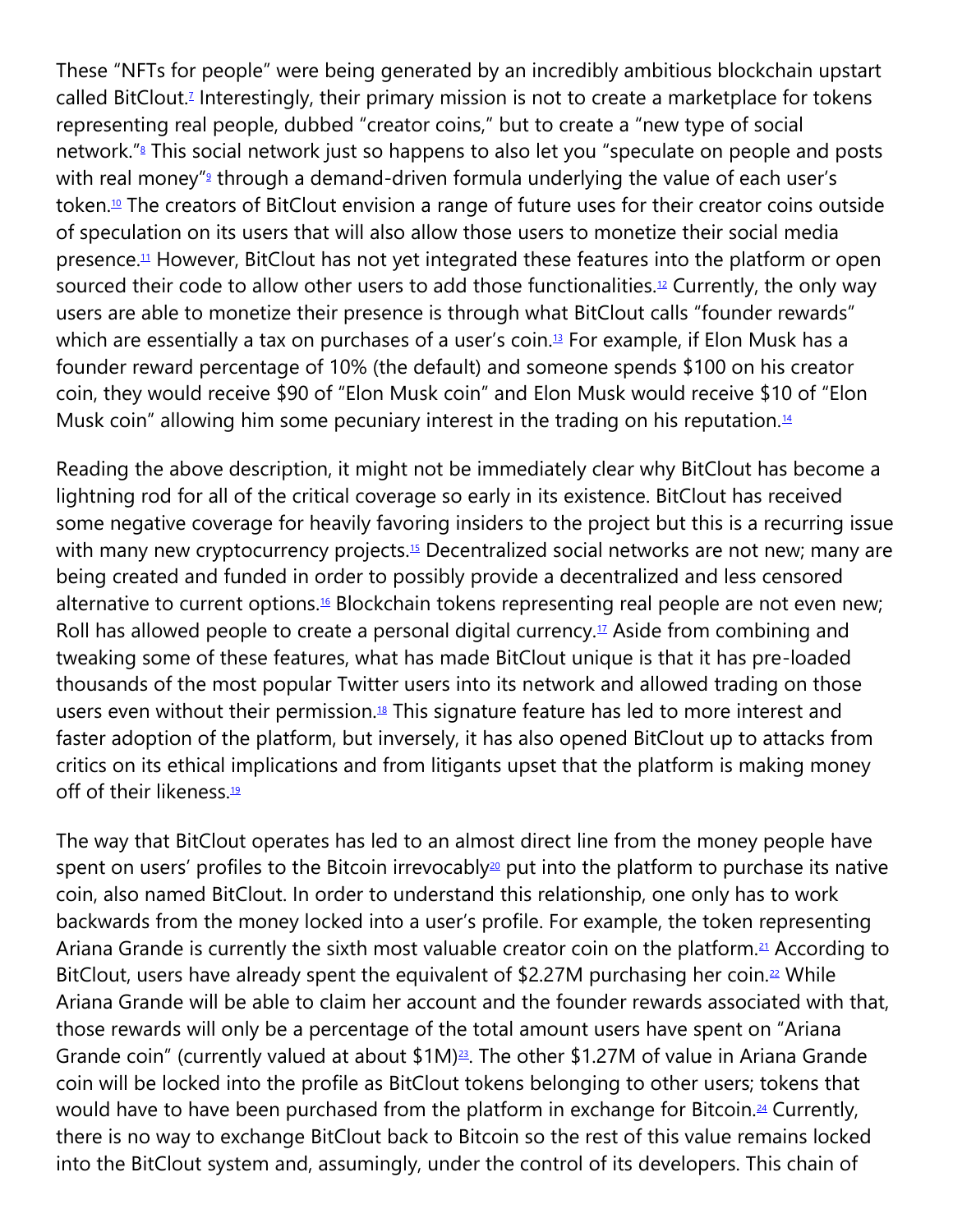events therefore links about \$1.27M in profit to the platform directly from the use of Ariana Grande's likeness. Twitter user Larry Cermak has allegedly discovered the Bitcoin wallet associated with BitClout<sup>[25](https://cardozoaelj.com/2021/04/12/bitclout-decentralized-social-media-or-nfts-for-celebrities/#easy-footnote-bottom-25-6898)</sup> which has amassed over \$220M worth of Bitcoin in the past five months.[26](https://cardozoaelj.com/2021/04/12/bitclout-decentralized-social-media-or-nfts-for-celebrities/#easy-footnote-bottom-26-6898) If the connection is true, BitClout has made a lot of money in connection with other peoples' Twitter profiles and could be a tantalizing target for an upset litigant.

Unsurprisingly, within a few weeks of launching, BitClout's alleged founder, Nadar Al-Naji, has already been hit with a cease-and-desist from the law firm of Anderson Kill P.C. on behalf of client Brandon Curtis, another player in the cryptocurrency space.<sup>[27](https://cardozoaelj.com/2021/04/12/bitclout-decentralized-social-media-or-nfts-for-celebrities/#easy-footnote-bottom-27-6898)</sup> The letter alleges several violations of California Civil Code including using another person's likeness without their consent (§ 3344) and violation of an individual's right to privacy (§ 1798).<sup>[28](https://cardozoaelj.com/2021/04/12/bitclout-decentralized-social-media-or-nfts-for-celebrities/#easy-footnote-bottom-28-6898)</sup> While California does have stricter privacy laws than most states, using another person's likeness without their consent is a cause of action which has been established throughout the United States and could lead to further lawsuits from disgruntled celebrities and influencers.<sup>[29](https://cardozoaelj.com/2021/04/12/bitclout-decentralized-social-media-or-nfts-for-celebrities/#easy-footnote-bottom-29-6898)</sup> According to *Abdul-Jabbar v. General Motors Corp.*, in order to state a cause of action under Cal. Civil Code §3344, the plaintiff needs to allege a (1) knowing use (2) of the plaintiff's identity (3) to the defendant's advantage, (4) with a direct connection between the use and the advantage, (5) without consent (6) which causes injury to the plaintiff.<sup>[30](https://cardozoaelj.com/2021/04/12/bitclout-decentralized-social-media-or-nfts-for-celebrities/#easy-footnote-bottom-30-6898)</sup> As articulated by Jake Chervinsky, lawyer and Compound Finance GC, there's a "strong argument" that what BitClout is doing has violated the rights of those added to the platform without their permission.<sup>[31](https://cardozoaelj.com/2021/04/12/bitclout-decentralized-social-media-or-nfts-for-celebrities/#easy-footnote-bottom-31-6898)</sup>

As with any controversial newcomer, there are also those applauding the ambition of BitClout. This was bound to happen if, as one of the founder has claimed, the list of investors includes the likes of such heavy hitters as Sequoia, Andreessen Horowitz, Social Capital, TQ Ventures, Coinbase Ventures, Winklevoss Capital, Arrington Capital, Polychain, Pantera, Digital Currency Group, and others. $32$  Most of the positive feedback is related to the attempt that BitClout is making to decentralize control of social media and to allow its users to have a meaningful way to monetize their presence on social media without relying on current models of sponsorship, merchandise, or click-driven revenue.

BitClout has also found itself an unlikely promoter in the social media critic and former *Baywatch* star Pamela Anderson<sup>[33](https://cardozoaelj.com/2021/04/12/bitclout-decentralized-social-media-or-nfts-for-celebrities/#easy-footnote-bottom-33-6898)</sup> who quit social media earlier this year after saying it was "wasted time" that companies "can use to make money" and that she was now "free." $34$  Two months later, she has joined BitClout and filled her feed with messages claiming that the platform is "freedom" and "where I want to be." $35$  She has even started to engage more deeply with the platform by auctioning off signed covers of her final *Playboy* cover to the top three accounts that hold "Pamela Anderson coin" on a certain date in an attempt to drive demand, increase her coin's value, and take advantage of the founder rewards.<sup>[36](https://cardozoaelj.com/2021/04/12/bitclout-decentralized-social-media-or-nfts-for-celebrities/#easy-footnote-bottom-36-6898)</sup>

Whether BitClout is here to stay, with influencers and celebrities flocking to the platform in an attempt to happily claim their rewards and monetize their brands, or whether it will be buried under litigation and bad press is still to be determined. It certainly wouldn't be the first major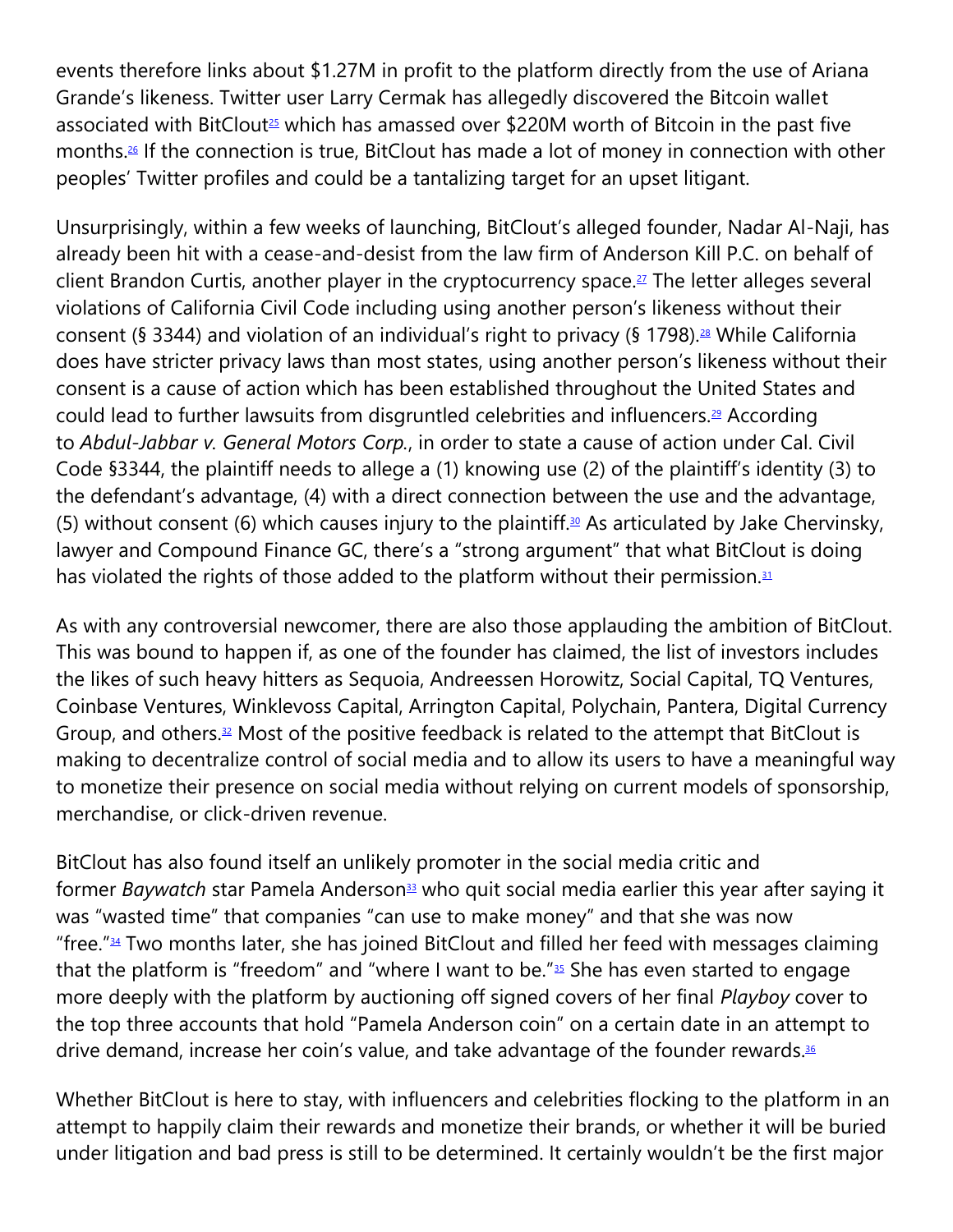project to be built on the back of a legally dubious, high-risk but high-reward model.<sup>[37](https://cardozoaelj.com/2021/04/12/bitclout-decentralized-social-media-or-nfts-for-celebrities/#easy-footnote-bottom-37-6898)</sup> With the blockchain space moving at breakneck speed and forcing regulators to triage, it is possible that BitClout will not receive close scrutiny and will only need to face piecemeal litigation from a few disgruntled Twitter users with a majority embracing the new model or shrugging it off. However, many celebrities and influencers have already grown accustomed to the current revenue models and any threat to that model could be seen as a threat to their business. They could also be turned off by the brazen use of their likeness without permission.

As of two weeks ago, the platform was supported by twelve nodes $\frac{38}{3}$  $\frac{38}{3}$  $\frac{38}{3}$ , likely owned by a group of insiders.<sup>[39](https://cardozoaelj.com/2021/04/12/bitclout-decentralized-social-media-or-nfts-for-celebrities/#easy-footnote-bottom-39-6898)</sup> If BitClout irons out the kinks and launches their software allowing other unaffiliated nodes to flood the network, it might not matter if legal action is taken. The network would become fully decentralized and independent of the developers, making it nearly impossible to shut down. "NFTs for people" could be here to stay, whether we like it or not.

*Brian Wohlhieter is a Second Year Law Student at the Benjamin N. Cardozo School of Law and a Staff Editor at the Cardozo Arts & Entertainment Law Journal. Brian is interested in corporate law and the world of emerging companies and venture capital where he remains active as Vice President of the Cardozo Startup Society. Brian is currently a Teaching Assistant for Property, taught by Professor Pollack, and Research Assistant for Professor Wansley. Brian will also be spending this summer as a 2021 Summer Associate at the firm of Gunderson Dettmer Stough Villeneuve Franklin & Hachigian, LLP.*

- 1. See Sam Dean, \$69 Million for Digital Art? The NFT Craze, Explained, L.A. Times (Mar. 11, 2021), https://www.latimes.com/business/technology/story/2021-03-11/nftexplainer-crypto-trading-collectible.
- 2. Id.
- 3. Jessica Bursztynsky, Rock Band Kings of Leon Will Release New Album as an NFT, Making It a Digital Collector's Item, CNBC (Mar. 4, 2021, 11:44 AM), https://www.cnbc.com/2021/03/03/kings-of-leon-to-release-album-as-nft-.html.
- 4. Jabari Young, People Have Spent More Than \$230 Million Buying and Trading Digital Collectibles of NBA Highlights, CNBC (Mar. 2, 2021, 8:22 AM), https://www.cnbc.com/2021/02/28/230-million-dollars-spent-on-nba-top-shot.html.
- 5. See Dean, supra note 1.
- 6. Micah Singleton, 'NFTs for People': BitClout Sells Coins Based on Celebs Without Their Permission, Billboard (Mar. 13, 2021) https://www.billboard.com/index.php/articles/business/digital-andmobile/9539942/bitclout-bitcoin-celebrity-nft-social-network.
- 7. Id.
- 8. BitClout, One-Pager 1 (2021), https://bitclout.com/one\_pager.pdf.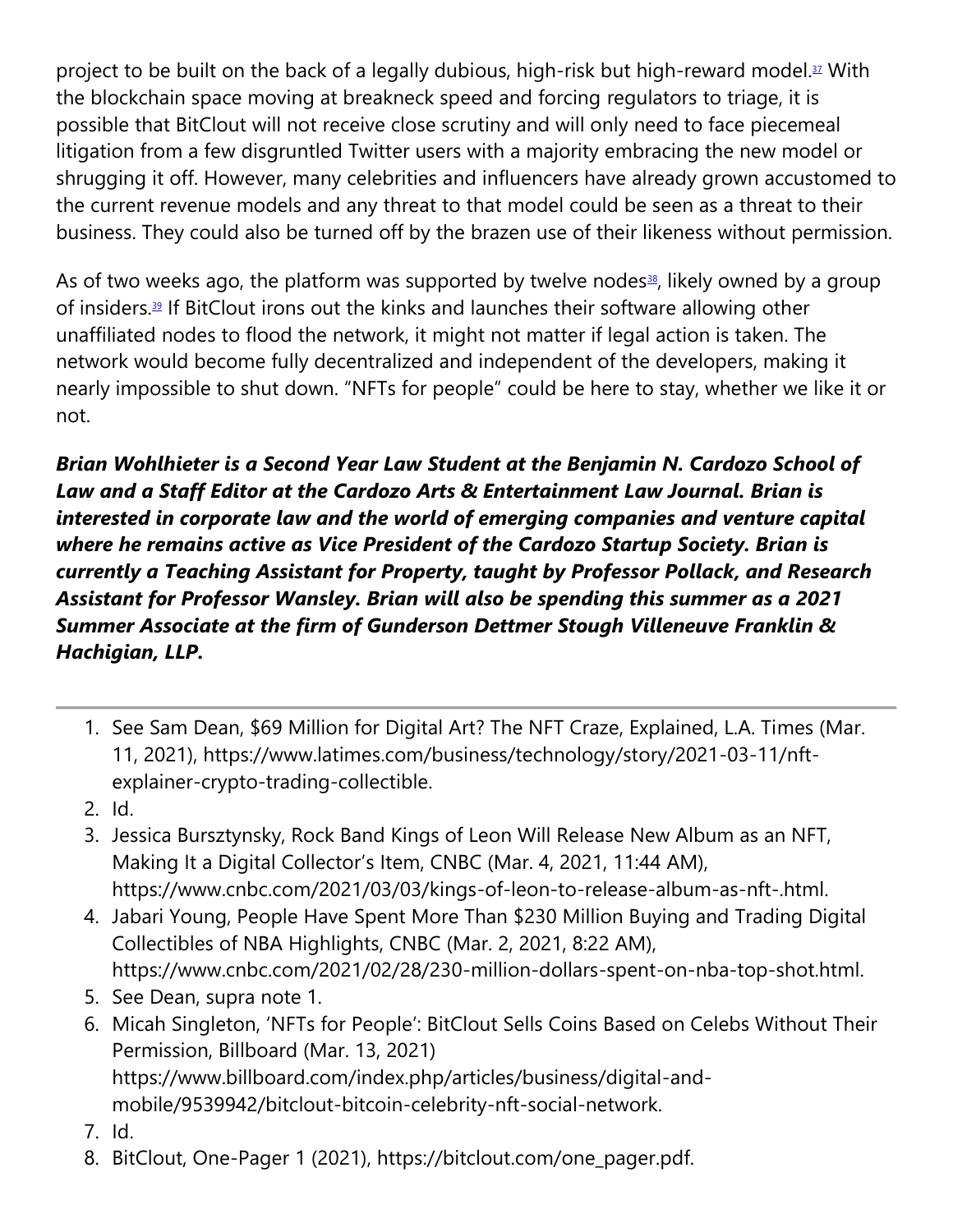- 9. Id.
- 10.See id. at 3-7.
- 11.Id. at 3-4.
- 12.See Dan Kahan, BitClout's Insiders-Only Pre-Launch Overshadows Social Media Revamp, The Defiant (Mar. 23, 2021), https://thedefiant.io/bitclouts-insiders-only-pre-launchovershadows-social-media-revamp/.
- 13.BitClout, supra note 8 at 6-7.

14.Id.

- 15.Kahan, supra note 12.
- 16.Primavera De Filippi & Aaron Wright, Blockchain & The Law 121-122 (2018).
- 17.Brady Dale, Roll Raises Another \$1M to Make Money Social, Coindesk (Oct. 26, 2020, 9:00 AM), https://www.coindesk.com/roll-raises-another-1m-to-make-money-social.
- 18.Singleton, supra note 6.
- 19.See Kahan, supra note 12.
- 20.See Kahan, supra note 12 ("Notably, while BitClout and creator coins can be swapped back and forth, Bitcoin to BitClout transactions are one-way only. This means that any BitClout profits cannot currently be pulled from the system.").
- 21.Buy Creator Coins, BitClout, https://bitclout.com/creators?tab=posts (last visited Mar. 30, 2021).
- 22.Ariana Grande (@arianagrande), BitClout, https://bitclout.com/u/arianagrande?tab=creator-coin (last visited Mar. 30, 2021).
- 23.If Ariana Grande claimed her account, she would have 43.47 of her own creator coins. Id. If she were to sell off all of those creator coins, she would net about \$1M. This figure can be found using the "Creator Coin Supply Curve" provided on BitClout's One-Pager. BitClout, supra note 8, at 5 (integrating the price curve from the current number of coins in circulation to the number of coins that would be in circulation after Grande sold her held coins, 243.77 to 200.3, gives a figure of ~\$1M of value unlocked). However, this value would still be stored as BitClout tokens and trapped in the BitClout system as there is no way to exchange BitClout back to Bitcoin and then into fiat currencies. See Kahan, supra note 12.
- 24.BitClout, supra note 8, at 1.
- 25.Larry Cermak (@lawmaster), Twitter (Mar. 17, 2021, 4:59 PM), https://twitter.com/lawmaster/status/1372291551213277189.
- 26.Bitcoin / Address / 1PuXkbwqqwzEYo9SPGyAihAge3e9Lc71b, Blockchair, https://blockchair.com/bitcoin/address/1PuXkbwqqwzEYo9SPGyAihAge3e9Lc71b (last visited Apr. 7, 2021).
- 27.Sebastian Sinclair, BitClout's Alleged Leader Hit With Cease-and-Desist by Prominent Crypto Law Firm, Nasdaq (Mar. 23, 2021, 10:07 PM) https://www.nasdaq.com/articles/bitclouts-alleged-leader-hit-with-cease-and-desistby-prominent-crypto-law-firm-2021-03-23 28.Id.